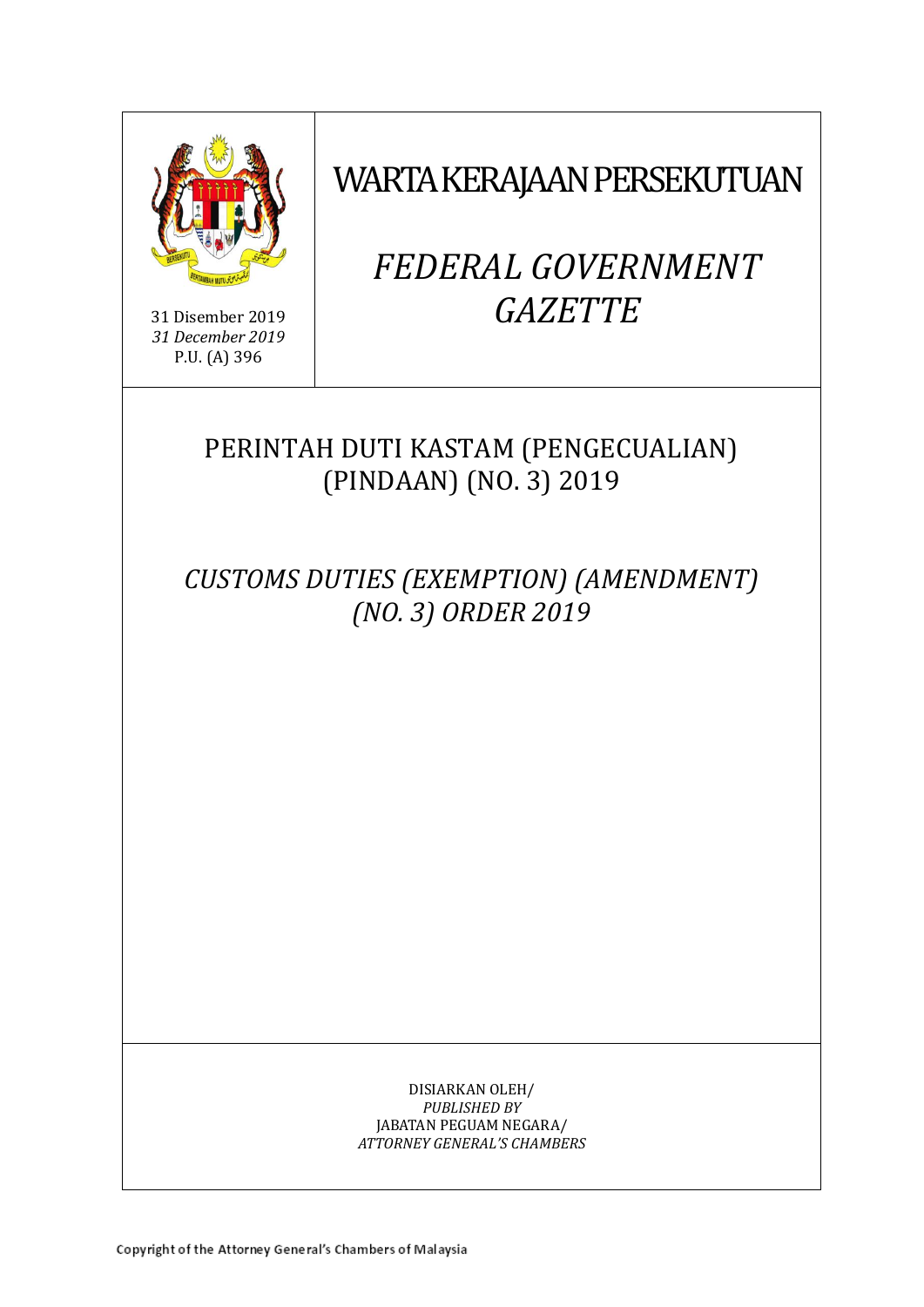#### AKTA KASTAM 1967

# PERINTAH DUTI KASTAM (PENGECUALIAN) (PINDAAN) (NO. 3) 2019

PADA menjalankan kuasa yang diberikan oleh subseksyen 14(1) Akta Kastam 1967 [*Akta 235*], Menteri membuat perintah yang berikut:

# **Nama**

1. Perintah ini bolehlah dinamakan **Perintah Duti Kastam (Pengecualian) (Pindaan) (No. 3) 2019**.

# **Pindaan Jadual**

2. Perintah Duti Kastam (Pengecualian) 2017 [*P.U. (A) 445/2017*] dipinda dalam Bahagian I Jadual, berhubung dengan butiran 67, dalam ruang (2)—

- *(a)* dalam perenggan (viii), dengan menggantikan perkataan "Murphy Sarawak Oil Co. Ltd." dengan perkataan "PTTEP Sarawak Oil Limited (formerly known as Murphy Sarawak Oil Co. Ltd.)"; dan
- *(b)* dalam perenggan (ix) dengan menggantikan perkataan "Murphy Sabah Oil Co. Ltd." dengan perkataan "PTTEP Sabah Oil Limited (formerly known as Murphy Sabah Oil Co. Ltd.).".

Dibuat 20 Disember 2019 [SULIT KE.HT(96)669/13-66 Klt.10 Sk.9; MOF.TAX(S)700-2/9/20(9); PN(PU2)338/LIV]

> LIM GUAN ENG  *Menteri Kewangan*